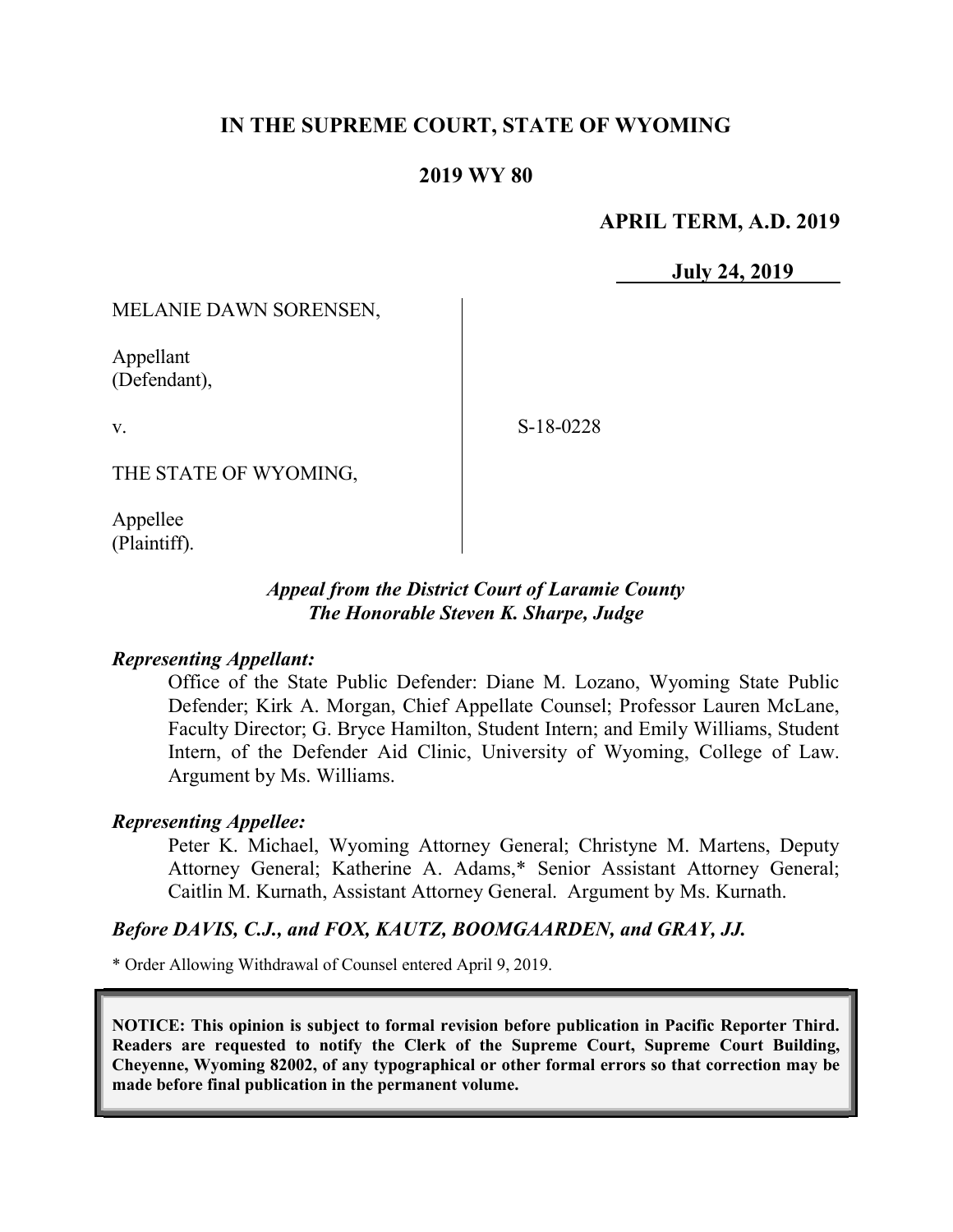## GRAY, Justice.

[¶1] A jury found Melanie Sorensen guilty of possession of methamphetamine, a controlled substance (third or subsequent offense). At trial, the district court advised the jury they might want to wear gloves before examining the proffered evidence of the baggie containing the methamphetamine. Ms. Sorensen appeals from the jury's verdict claiming the district court's remarks on the evidence were error per se or in the alternative plain error, and that there was insufficient evidence to support a guilty verdict. We affirm.

#### ISSUES

- I. Did the district court's comments on the evidence constitute either error per se or in the alternative plain error?
- II. Was the evidence sufficient to establish the "knowledge" element of the crime beyond a reasonable doubt?

## **FACTS**

[¶2] On October 15, 2017, dispatch sent Deputy Mark Yocum to a residence in Laramie County after receiving a 911 hang-up call. He arrived at the address at about four in the afternoon and found Ms. Sorensen in a dispute with another resident. While at the residence, Deputy Yocum learned Ms. Sorensen had an outstanding arrest warrant from Carbon County and placed her under arrest. During a cursory search for weapons, Deputy Yocum asked Ms. Sorensen about a tassel hanging off her belt line. Ms. Sorensen explained it was part of her belt. Nothing was said about the pants she wore. Deputy Yocum then delivered Ms. Sorensen to the jail's detention staff.

[¶3] Ms. Sorensen had admitted to using marijuana that day. Consequently, Sergeant Jennifer Stephens conducted a strip search before booking. Sergeant Stephens told Ms. Sorensen to disclose possession of any contraband. Although Ms. Sorensen said she had no contraband, she appeared to be looking for something while she removed her clothing. When Sergeant Stephens asked her if she was looking for something, Ms. Sorensen replied she thought she had twenty dollars somewhere.

[¶4] Sergeant Stephens found a small baggie in the front coin pocket of Ms. Sorensen's jeans. Ms. Sorensen immediately claimed neither the jeans nor the baggie were hers. Sergeant Stephens delivered the baggie to Deputy Yocum for further processing, including analysis by the Wyoming State Crime Laboratory (Crime Lab). The Crime Lab report identified the substance in the baggie as methamphetamine.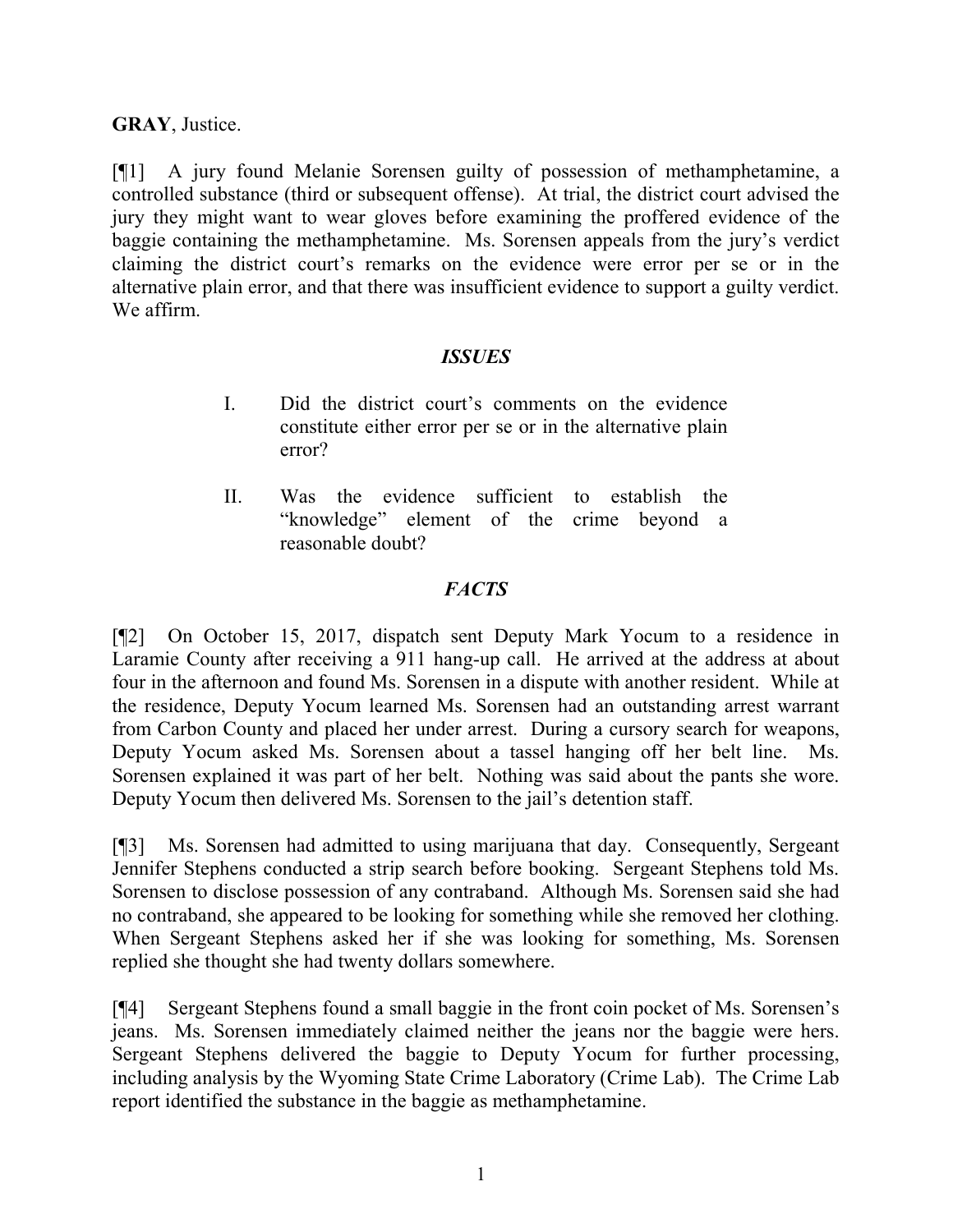[¶5] At trial, defense counsel outlined the defendant's theory of the case in the opening statement:

> The issue is not whether or not there was methamphetamine and whether or not it was on her person. The issue is about whether or not [Ms. Sorensen] was knowingly in possession of it. As the State already alluded, the baggy [sic] with the methamphetamine was found in the right front coin pocket of a pair of jeans. That little pocket, you can maybe get one or two fingers in when you put fingers in there. . . .

> Miss Sorensen was living in a house with a whole bunch of people that would come and go. . . . [S]he [will] say that those weren't her jeans, that she didn't know that there was meth in the jeans. That's all there is to it.

> It is not about whether or not there was drugs, not about whether or not it was on her person. It was about whether or not she knew it was there, whether she knew she had it in her possession when she was booked into the jail. That's it.

[¶6] Deputy Yocum, the State's first witness, detailed the circumstances and events surrounding Ms. Sorensen's arrest, including his observation that the only other female present in the house was smaller than Ms. Sorensen. He testified that after he received the baggie from Sergeant Stephens, he sent it to the Crime Lab. The prosecution had Deputy Yocum review the Crime Lab report and then offered it into evidence. It was received without objection and exhibited to the jury. The prosecution then introduced the baggie.

[¶7] After Deputy Yocum identified the baggie found in Ms. Sorensen's pocket, the prosecution requested a sidebar. The prosecutor asked the judge if there was a problem passing the evidence to the jury in the same manner as the report. The judge stated the jurors may have a problem because they may want gloves to handle the evidence. The judge suggested the prosecutor move for admission and then "just hold it and parade [the baggie] up and down before the jury as a way to properly publish it."

[¶8] The baggie was admitted without objection. Prior to publishing this evidence, the court addressed the jury:

> Ladies and gentlemen, I would tell you that I usually don't feel comfortable having jurors actually handle a substance like methamphetamine without any gloves. So you will have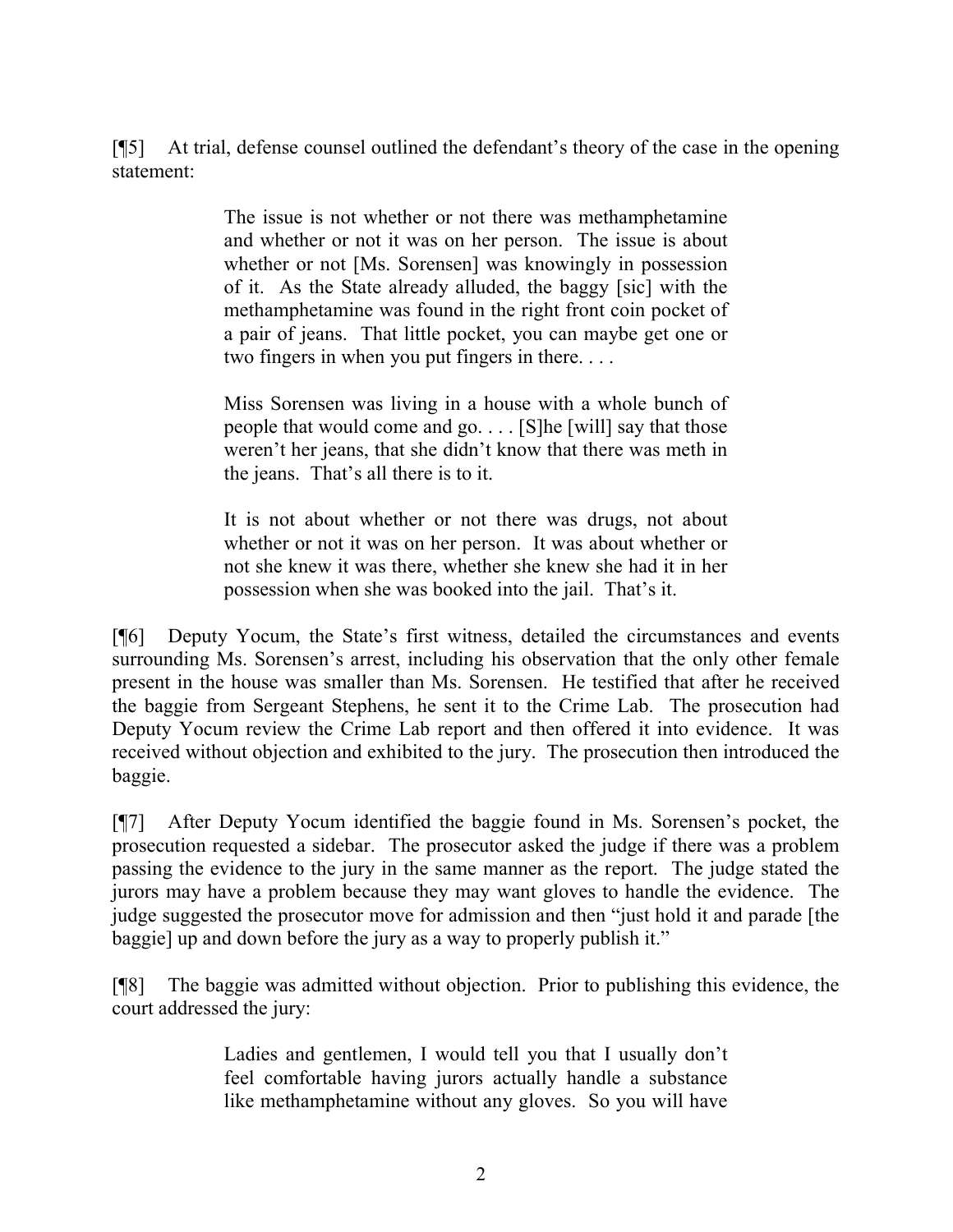an opportunity in this case to inspect that in more detail if you would like during deliberations.

What we will probably do if you wish to do that is have you come into the courtroom and have you put on gloves if you want to do that during your deliberations.

The defense raised no objection to the trial judge's statement.

[¶9] The prosecution also called Douglas Kelly, a forensic latent fingerprint expert, who testified Ms. Sorensen's fingerprints were not found on the baggie. Following Mr. Kelly's testimony and while the jury was out of the courtroom, the trial judge noted the defense did not object to the chain of custody and the contents of the lab reports. Defense counsel responded, "Correct, Your Honor. And prior to starting the case [the prosecutor] and I did discuss the case, that we were not going to challenge chain of custody. We were going to stipulate to it as well as the contents of the report [sic] were going to come in." After this short conference, Sergeant Stephens, the last witness for the prosecution, recounted the events during her search of Ms. Sorensen.

[¶10] The defense called two witnesses. The first testified he was the owner of the house where Ms. Sorensen resided at the time of her arrest. On direct examination, he was asked whose pants Ms. Sorensen "ended up wearing on October 15th." He stated he did not know but he "noticed [the pants] were in the bathroom for maybe five days in a row" prior to October 15. On cross-examination, however, he said he could not remember if he saw Ms. Sorensen that day and did not know if the pants in the bathroom were the pants she was wearing when she was arrested.

[¶11] Ms. Sorensen then took the stand. She testified she had put on a skirt the morning of her arrest because she was going to church. However, before breakfast, a guest in the house went to visit the horses and was kicked in the head. During this same time, Ms. Sorensen received a telephone call informing her that her uncle was in the intensive care unit at the hospital. She said, "[S]o at that point with all of the chaos going on, I just wanted to get my things, put it [sic] in a room that locked, and I was going to then go up to the hospital and be with my family." She explained that after she took a shower, she did not put her skirt back on:

> Well, because this girl was screaming through the house, arguing with [another resident]. And she was in [Mr. Andreas'] room. And they're telling her to get out. And I had to get out of the shower and assess the situation. And I figured I should probably have some pants on instead of my skirt. I didn't know exactly what was going to happen. She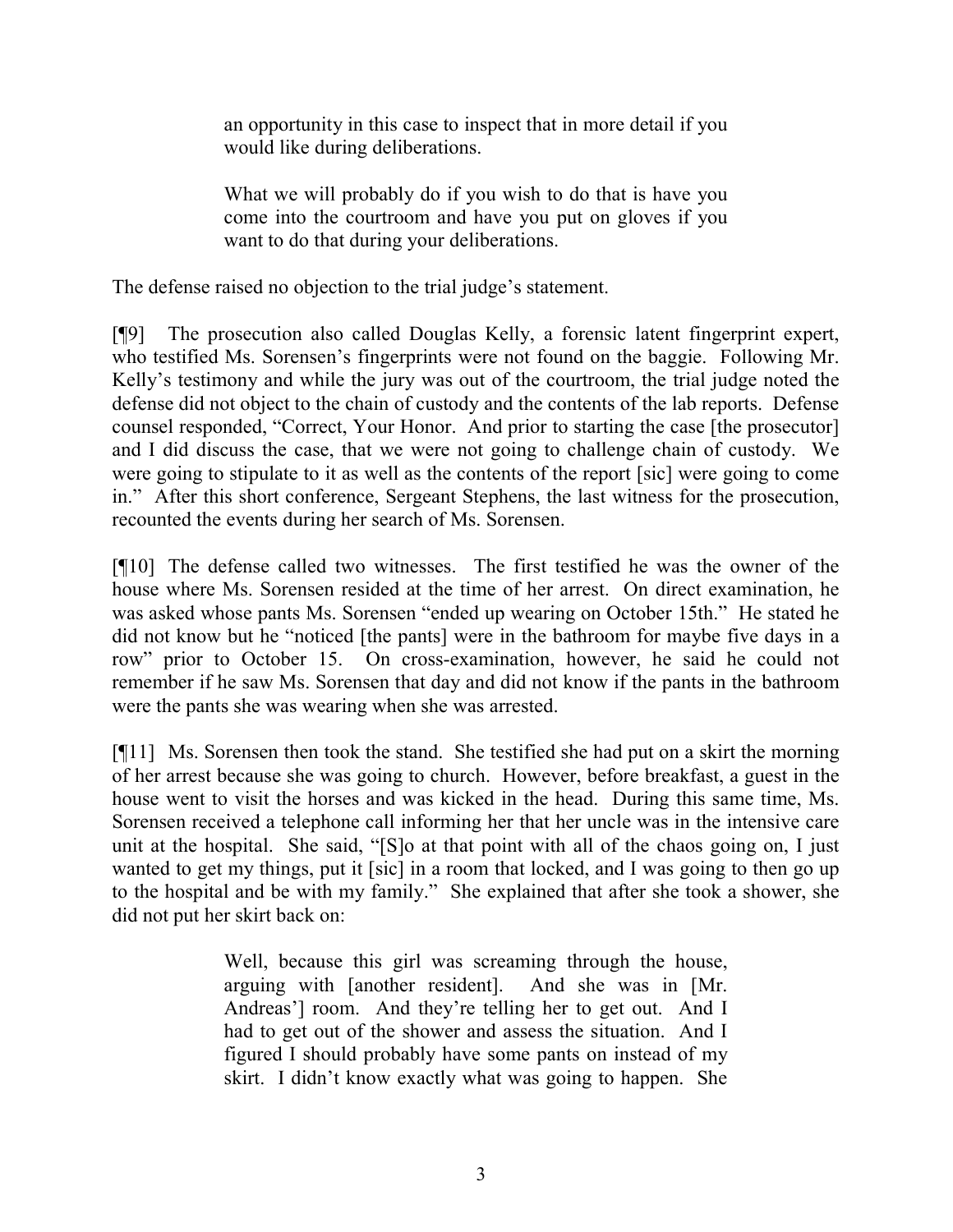had kind of threatened me earlier in the day. So I just kind of wanted to be prepared if I needed to have pants on.

Ms. Sorensen stated the pants were not hers and "were kind of big" so she "used the belt that goes to [her] skirt on the pants." She testified she did not know the methamphetamine was in the pocket.

[¶12] The prosecution called Deputy Yocum in rebuttal. The jury was shown a portion of the booking video in which Ms. Sorensen was wearing the pants. Deputy Yocum testified he did not think the pants were ill-fitting and that Ms. Sorensen never said the pants were not hers until after the drugs were found in the pocket.

[¶13] The jury found Ms. Sorensen guilty of possession of methamphetamine and the district court sentenced her to three to five years in prison. She timely appeals.

# DISCUSSION

# I. Did the district court's comments on the evidence constitute either error per se or in the alternative plain error?

# A. Standard of Review

[¶14] In most cases, in the absence of a proper objection at trial, we review a claim of error using the plain error standard. Granzer v. State, 2008 WY 118, ¶ 9, 193 P.3d 266, 269 (Wyo. 2008). Under this standard, Ms. Sorensen "must show a clear and unequivocal rule of law was violated, the violation clearly appears in the record, and it resulted in denial of a substantial right to her material prejudice." Id.

[¶15] Ms. Sorensen contends the trial court's comment regarding the existence of methamphetamine in the baggie was an improper opinion that went to the weight and quality of the evidence. The comment invaded the province of the jury as factfinders and improperly influenced the verdict. She argues this is error per se, requiring a presumption of prejudice under our holdings in Phillips v. State, 597 P.2d 456, 458 (Wyo. 1979), and Sheeley v. State, 991 P.2d 136, 139 (Wyo. 1999).

## B. Error Per Se

[¶16] Error per se assumes prejudice to the defendant. In Phillips, we held the prejudicial effect of the trial court's comments denigrating the relevance of the defendant's testimony was not cured by subsequent instruction. "[T]he damage [that has] already [been] done is not capable of being cured." Phillips, 597 P.2d at 459. Twenty years later, in Sheeley, we considered a prosecutor's question prompting testimony about an earlier proceeding presided over by a different judge where that judge warned a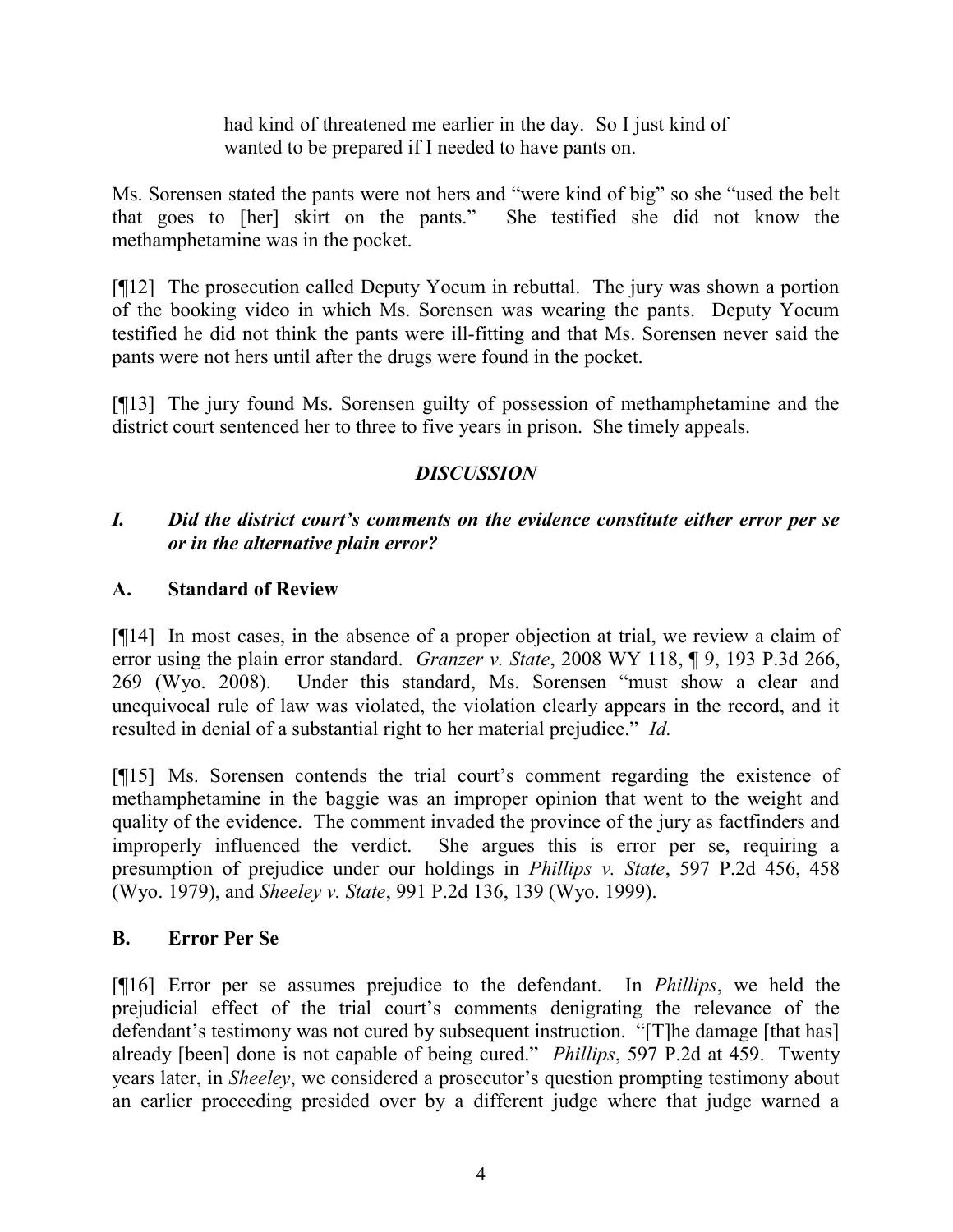witness about perjury. We determined the question not only injected that judge's judicial bias into the current proceedings, but also "required an answer that seemed to address [that] judge's opinion of the credibility of the victim." Sheeley, 991 P.2d at 138. We applied an "error per se" analysis and stated, "[a]ny expression of opinion on the evidence indicating possible bias on the part of the trial judge is prejudicial, as infringing upon the jury's duties." Id. at 139–40. Ms. Sorensen claims the judge's comments in this case, essentially, told the jury that the baggie found on Ms. Sorensen contained methamphetamine—a fact to be resolved by the jury. She contends the district court's comments "indicated a bias in the State's favor" proving the substance was methamphetamine. As a result, she argues the "per se prejudice analysis" from Sheeley should apply.

[¶17] We have retreated from an "error per se" analysis for errors based on judicial and prosecutorial comments in front of the jury. For example, in Large v. State, 2008 WY 22, 177 P.3d 807 (Wyo. 2008), the defendant claimed the prosecutor's questioning at trial improperly elicited an opinion on the defendant's guilt. Previously, we had stated "testimony offering an opinion as to the guilt of the defendant, when elicited by a prosecuting attorney, should be perceived as error per se." Id. ¶ 26, 177 P.3d at 815 (quoting Stephens v. State, 774 P.2d 60, 68 (Wyo. 1989)). In Large, we recognized "the choice between the plain error standard and the error per se standard depends upon whether the error is a 'structural' error or a 'trial' error." *Large*,  $\parallel$  23, 177 P.3d at 814. As the United States Supreme Court has explained:

> In Chapman v. California, 386 U.S. 18, 87 S. Ct. 824, 17 L. Ed. 2d 705 (1967), [the United States Supreme Court] "adopted the general rule that a constitutional error does not automatically require reversal of a conviction." Arizona v. Fulminante, 499 U.S. 279, 306, 111 S. Ct. 1246, 113 L. Ed. 2d 302 (1991) (citing Chapman, supra). If the government can show "beyond a reasonable doubt that the error complained of did not contribute to the verdict obtained," the Court held, then the error is deemed harmless and the defendant is not entitled to reversal. Id., at 24, 87 S. Ct. 824, 17 L. Ed. 2d 705.

> The Court recognized, however, that some errors should not be deemed harmless beyond a reasonable doubt. Id., at 23, n. 8, 87 S. Ct. 824, 17 L. Ed. 2d 705. These errors came to be known as structural errors. See Fulminante, 499 U.S., at 309- 310, 111 S. Ct. 1246, 113 L. Ed. 2d 302. The purpose of the structural error doctrine is to ensure insistence on certain basic, constitutional guarantees that should define the framework of any criminal trial. Thus, the defining feature of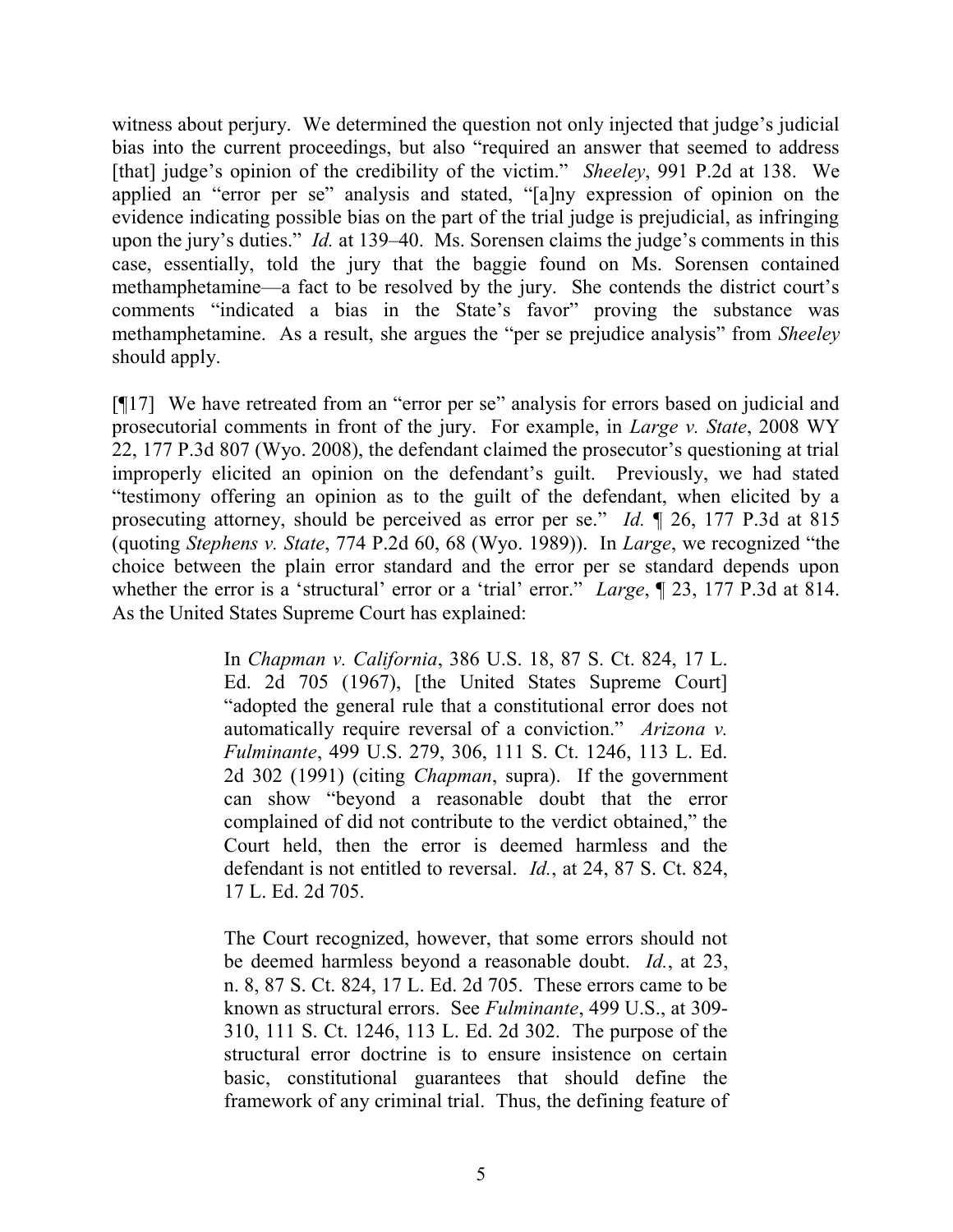a structural error is that it "affect[s] the framework within which the trial proceeds," rather than being "simply an error in the trial process itself." Id., at 310, 111 S. Ct. 1246, 113 L. Ed. 2d 302. For the same reason, a structural error "def[ies] analysis by harmless error standards." Id., at 309, 111 S. Ct. 1246, 113 L. Ed. 2d 302 (internal quotation marks omitted).

Weaver v. Massachusetts, U.S. , 137 S. Ct. 1899, 1907–08, 198 L. Ed. 2d 420, 431 (2017). Using this analysis, we concluded prosecutor-elicited opinions of guilt were a trial error. Therefore, we no longer treat such error as error per se. Large, 177 P.3d at 816 (overruling Stephens).<sup>1</sup>

[¶18] Ms. Sorensen contends there are important factual distinctions between cases controlled by Sheeley and those controlled by Large. She argues a trial judge's comment has a greater effect on a juror than the comments of witnesses or prosecutors. See Beaugureau v. State, 2002 WY 160, ¶ 17, 56 P.3d 626, 635 (Wyo. 2002) ("Of course, the violation is even more serious when the province of the jury is invaded by the opinion of a judge."). Thus, she claims a comment by a judge is inherently more prejudicial and should be viewed under a prejudicial per se standard. We disagree.

[¶19] In Ryan v. State, 988 P.2d 46 (Wyo. 1999) (decided shortly before Sheeley), the defendant claimed the trial court's statements during voir dire were error per se and required reversal. Id. at 61. There, defense counsel attempted to challenge a potential juror for cause because she admitted she had strong feelings about spousal abuse. Id. In response to the challenge for cause, the trial judge said:

> Well, [defense counsel], what I've heard her say is that she is not for spousal or domestic abuse. That is a criminal act. I think if you ask all these people, "Do you have strong feelings about murder," they would probably say, "Yes." That does not disqualify them from serving on this jury. I think it's important they be able to separate, perhaps, the two, that Mr. Ryan is here not because he hit his wife, but because he murdered his wife, and whether or not they have strong feelings about domestic violence or hitting their wives, that isn't going to disqualify them from serving on this jury.

 $\overline{a}$ <sup>1</sup> Shortly thereafter, in *Granzer*, 193 P.3d 266, we considered the court's failure to properly instruct the jury on an element of a crime. Noting our earlier opinions which held this to be a fundamental error, we concluded the error was "not a structural or fundamental error, but rather a trial error" to which "we will not apply an 'error per se' type analysis." Id. ¶ 18, 193 P.3d at 271–72. Applying a plain error standard of review, we determined the defendant was materially prejudiced by the instructional error and was entitled to a new trial. *Id.* 18, 193 P.3d at 272.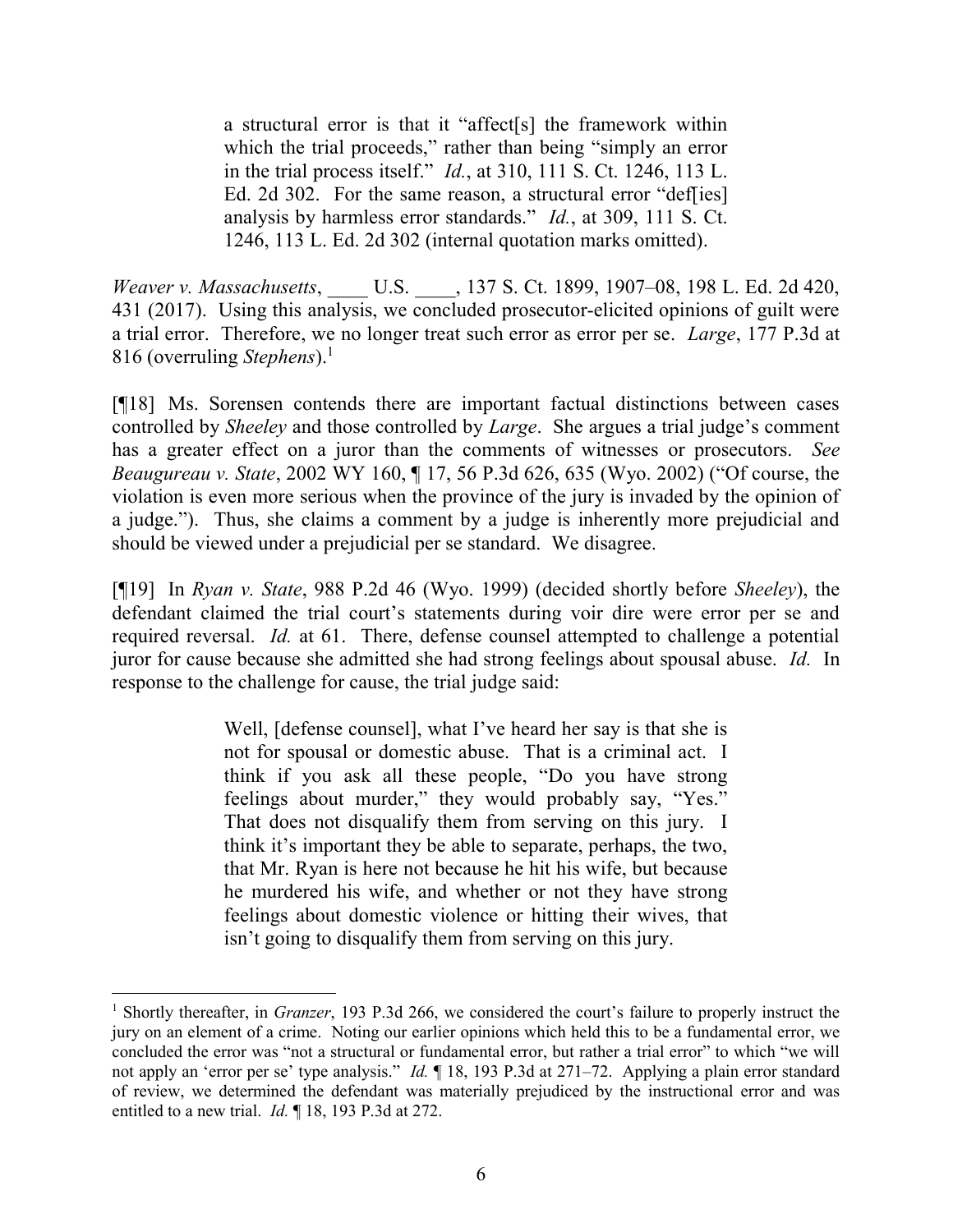Ryan, 988 P.2d at 61. Defense counsel moved for a mistrial. The judge denied the motion and gave a curative instruction upon returning to the courtroom. The judge clarified he should have said, "He's not here because he's charged with hitting his wife, he's here because he's *charged* with having murdered her." *Id.* (emphasis added). The judge also told the jury he did not mean to imply the court had any opinion as to guilt or innocence, because that "decision [is] for the jury alone." *Id.* 

[¶20] We recognized:

In a trial before a jury, the trial judge must abstain from expressing or indicating, by word, deed, or otherwise, his personal feelings on the weight or quality of the evidence. Comments or expressions of opinion on the evidence which have the tendency to indicate bias on the trial judge's part are regarded as being an infringement on the jury's duties and are prejudicial to the defendant.

Id. (quoting Harris v. State, 933 P.2d 1114, 1118 (Wyo. 1997) (internal citation omitted)). However, applying a plain error standard of review we concluded: "More than a mere misstatement is necessary to show that the trial judge improperly expressed his opinion on the evidence. Moreover, the curative instruction alleviated any possible prejudice to [the defendant]." Ryan, 988 P.2d at 61.

[¶21] We have not applied an error per se standard of review to the statements of the judge during trial proceedings since Sheeley. In Belden v. State, 2003 WY 89, 73 P.3d 1041 (Wyo. 2003), [the defendant] argued the judge engaged in multiple instances of misconduct during the course of the trial, including improper comments on the evidence. Id. ¶ 11, 73 P.3d at 1051. We concluded:

> The test to determine if a judicial comment in the jury's presence constitutes reversible error is whether the remark was such that it was reasonably calculated to benefit the state or to prejudice the defendant's rights. For comments by the trial judge to constitute reversible error the defendant must show that the remarks were prejudicial and that he or she was harmed thereby.

Id. ¶ 9, 73 P.3d at 1050 (citation omitted) (applying plain error standard); see also Fernandez v. State, 2007 WY 198, ¶ 12, 172 P.3d 730, 733 (Wyo. 2007) (applying abuse of discretion standard).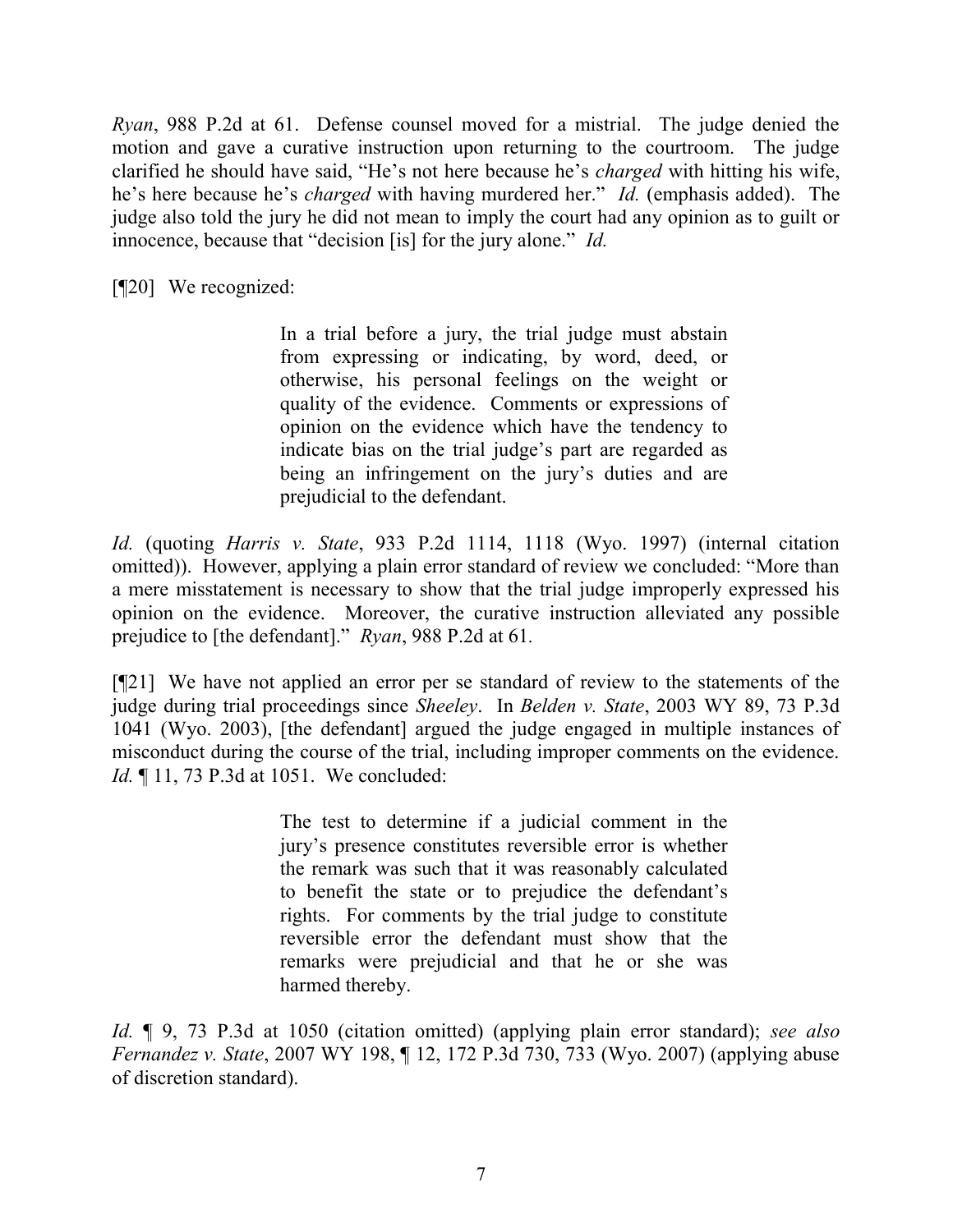[¶22] In Snow v. State, 2009 WY 117, 216 P.3d 505 (Wyo. 2009), we again applied a plain error standard of review when considering whether the trial court's response to a note from the jury usurped its role as the sole finder of fact. During deliberations, the jury sent a note asking: "[D]oes the stalking charge stem from the violations of the protection orders or from actions of following her [?]" Id. ¶ 22, 216 P.3d at 512. The court responded, "The following: violation of protection order, telephone calls and other incidents—the state alleges, all together amount to the 'course of conduct' that constitutes, if you believe they did occur, the ... charge of stalking." Id.  $\parallel$  23, 216 P.3d at 513. We reversed the verdict because "[t]here [was] a reasonable probability that, without the judge's inappropriate evidentiary guidance, the jury would not have reached the verdict that it did."  $Id. \P$  35, 216 P.3d at 517.

[¶23] Finally, in Mersereau v. State, 2012 WY 125, 286 P.3d 97 (Wyo. 2012) (abrogated on other grounds by Rodriguez v. State, 2019 WY 25, 435 P.3d 399 (Wyo. 2019)), the trial court's efforts to explain to the jury the limitations on evidence they were about to hear ran afoul of the line between the roles of judge and jury. Id. ¶ 34, 286 P.3d at 112. Immediately before a law enforcement agent testified regarding his forensic examination of the defendant's computer, the court gave the jury the following instruction:

> During the trial pictures of the alleged victim and his brother were allowed into evidence depicting them without their clothes on. I believe you are about to hear evidence that there were child pornography websites on the defendant's computer. This evidence is being admitted for a limited purpose. If you ultimately find beyond a reasonable doubt that the defendant committed one or more of the charged acts, you may consider the evidence pertaining to the naked photographs or the websites for the limited purpose of considering the defendant's motive, intent, knowledge, or presence or absence of mistake.

Id. 1 30, 286 P.3d at 111. There was no objection to the court's instruction, and we reviewed for plain error. *Id.*  $\parallel$  31, 286 P.3d at 111. We found the court's instruction violated a clear and unequivocal rule of law and was "particularly prejudicial . . . considering that the evidence did not, in fact, show that the appellant was visiting child pornography websites on his computer." Id. ¶ 34, 286 P.3d at 112.

[¶24] As these cases illustrate, since Sheeley, we have applied a plain error standard when confronted with a claim of improper judicial comment to the jury without objection at trial. In this case, there is no structural error. No objection was made to the district court's comment, and we apply a plain error standard of review.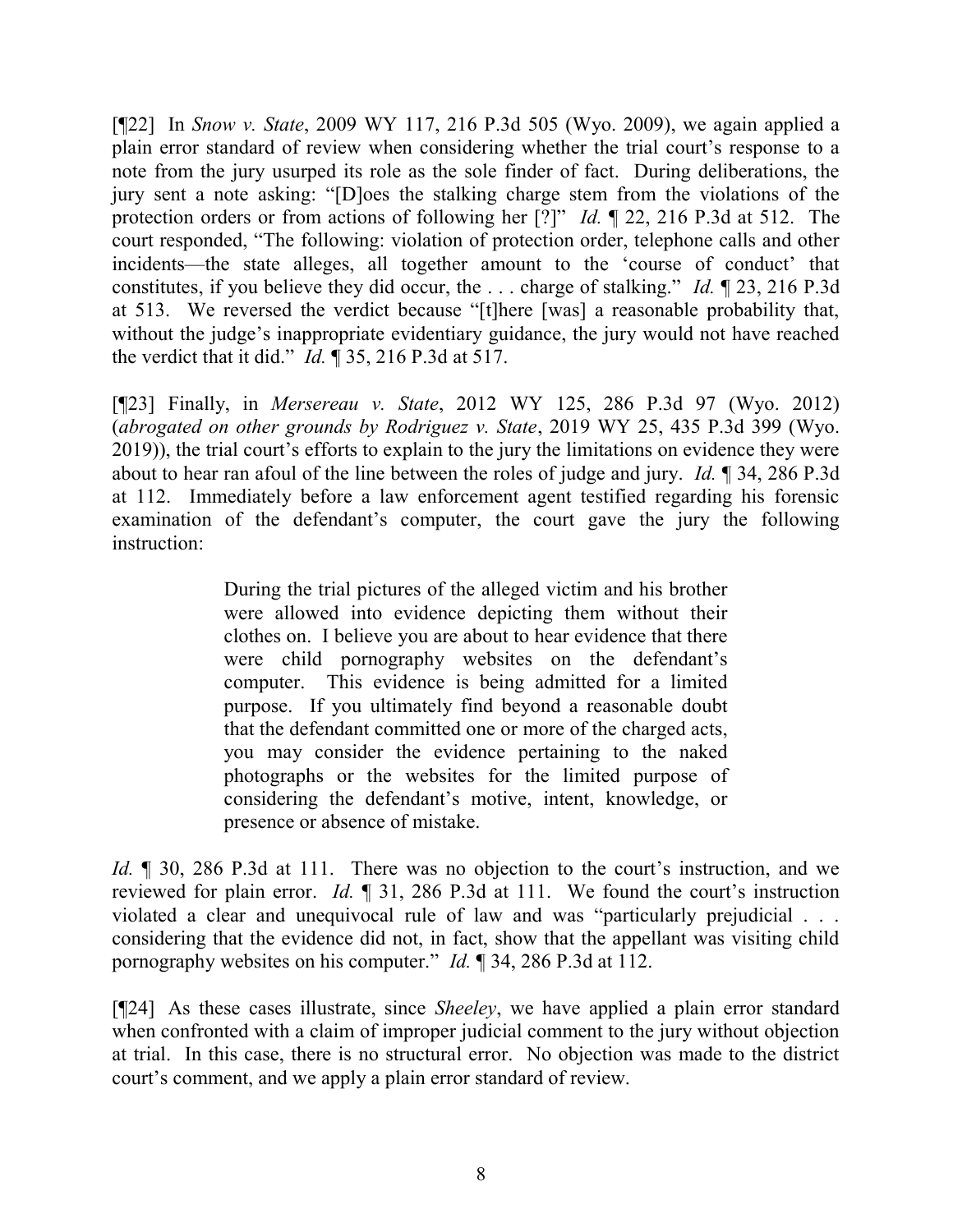## C. Plain Error

[¶25] Under plain error, "the appellant must show a clear and unequivocal rule of law was violated, the violation clearly appears in the record, and it resulted in denial of a substantial right to her material prejudice." Granzer, ¶ 9, 193 P.3d at 269. We agree with Ms. Sorensen that the record of the district court's statements is clear. We also agree there is an unequivocal rule of law—"[t]he trial judge is thereby barred from attempting to override or interfere with the juror's independent judgment in a manner contrary to the interests of the accused." Snow, ¶ 31, 216 P.3d at 515 (quoting United States v. Martin Linen Supply Co., 430 U.S. 564, 573, 97 S. Ct. 1349, 1355, 51 L. Ed. 2d 642 (1977)). The question here is whether the district court violated this particular rule of law.

[¶26] The district court's comment to the jury pertained to a fact already referenced by both the defense and the prosecution. The defense, in its opening statement, told the jury methamphetamine was found at the jail in the front pocket of the jeans Ms. Sorensen was wearing. According to the defense, the only question was whether Ms. Sorensen knew the methamphetamine was there. Prior to the district court's comments, Deputy Yocum had identified the baggie and testified on the Crime Lab reports stating the baggie contained methamphetamine. The Crime Lab report was admitted without objection. By the time the district court referred to the substance in the baggie as methamphetamine, rather than "alleged" methamphetamine, it was an acknowledged fact which had been submitted to the jury by both parties. The district court's comment did not violate a clear rule of law because no fact was at issue for the jury to decide.

[¶27] However, even if we find the judge's comments were error when made, there is no prejudice here. Ms. Sorensen argues defense counsel's statements in opening argument are irrelevant as there had been no stipulation regarding the nature of the substance in the baggie prior to trial or prior to the district court's remarks that the baggie contained methamphetamine. Therefore, this element of the crime remained a question for the jury to decide. We recognize the argument of counsel is not evidence. See Tanner v. State, 2002 WY 170, ¶ 14, 57 P.3d 1242, 1246 (Wyo. 2002). Here, in addition to defense counsel's opening statement, the defense formally stipulated to the Crime Lab report identifying the contents of the baggie as methamphetamine. This stipulation occurred shortly after the judge recommended the jurors use gloves to inspect the evidence. Moreover, Ms. Sorensen testified a baggie of methamphetamine was found in the pocket of the jeans she was wearing. Any possible prejudice caused by the judge's remark regarding the substance in the baggie was vitiated by Ms. Sorensen's later testimony admitting the baggie found on her person contained methamphetamine. No fact was at issue such that the district court's comments could indicate a bias. The district court's remarks do not constitute plain error which materially prejudiced Ms. Sorensen.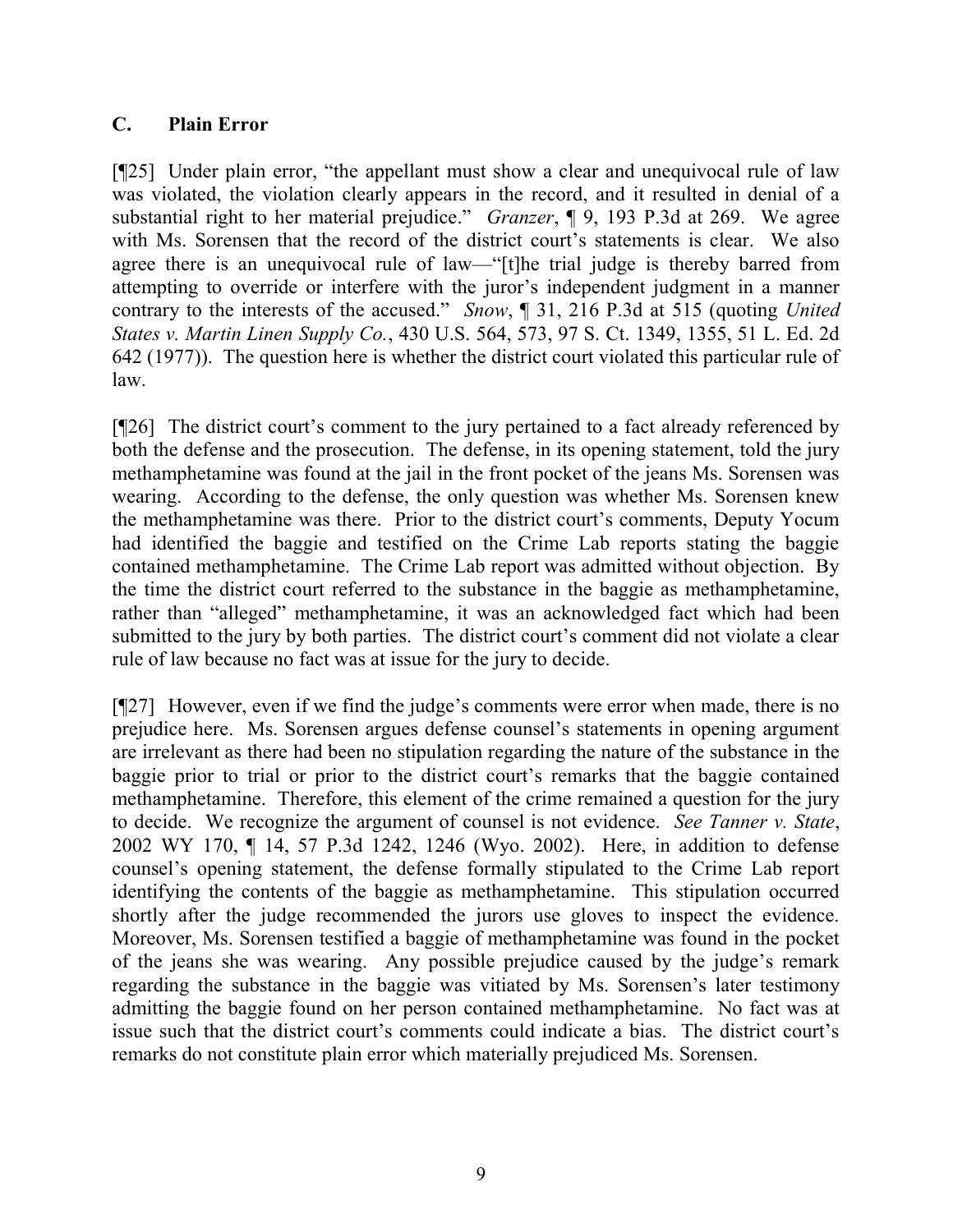## II. Was the evidence sufficient to establish the "knowledge" element of the crime beyond a reasonable doubt?

# A. Standard of Review

[¶28] When a defendant raises a claim of insufficiency of the evidence, we review the evidence in the light most favorable to the State to determine whether a reasonable trier of fact may find guilt beyond a reasonable doubt. Schaeffer v. State, 2012 WY 9, ¶ 44, 268 P.3d 1045, 1060 (Wyo. 2012). We accept "as true the State's evidence supporting the verdict" and "do not consider conflicting evidence." Lemley v. State, 2016 WY 65, ¶ 24, 375 P.3d 760, 766 (Wyo. 2016). "We will not substitute our judgment for that of the jury [and] our only duty is to determine whether a quorum of reasonable and rational individuals would, or even could, have come to the same result as the jury actually did." Breazeale v. State, 2011 WY 10, ¶ 13, 245 P.3d 834, 839 (Wyo. 2011) (citations and quotation marks omitted).

# B. Sufficiency of the Evidence

[¶29] Ms. Sorensen argues the prosecution failed to introduce any evidence that she knew a baggie containing methamphetamine was in the pocket of the pants she was wearing. Because the prosecution failed to "address the possibility that the pants did not belong to a female" or present "evidence of her pants size in relation to the pants on her," the jury could not have inferred she knew the baggie was there or what it contained.

[¶30] To convict Ms. Sorensen for possession of a controlled substance, the prosecution had to prove beyond a reasonable doubt she knowingly possessed methamphetamine. The court instructed the jury that it must find:

- 1. On or about the 15th day of October 2017,
- 2. In Laramie County, Wyoming,
- 3. The Defendant, Melanie Dawn Sorensen,
- 4. Knowingly possessed a controlled substance Methamphetamine.

It further instructed the jury:

"Knowingly" . . . does not have a technical meaning under the law separate from its ordinary meaning. The ordinary meaning of "knowingly" is: "With awareness, deliberateness, or intention," as distinguished from inadvertently or involuntarily. Applying the ordinary meanings of the word to the language contained in the statute, if you find the